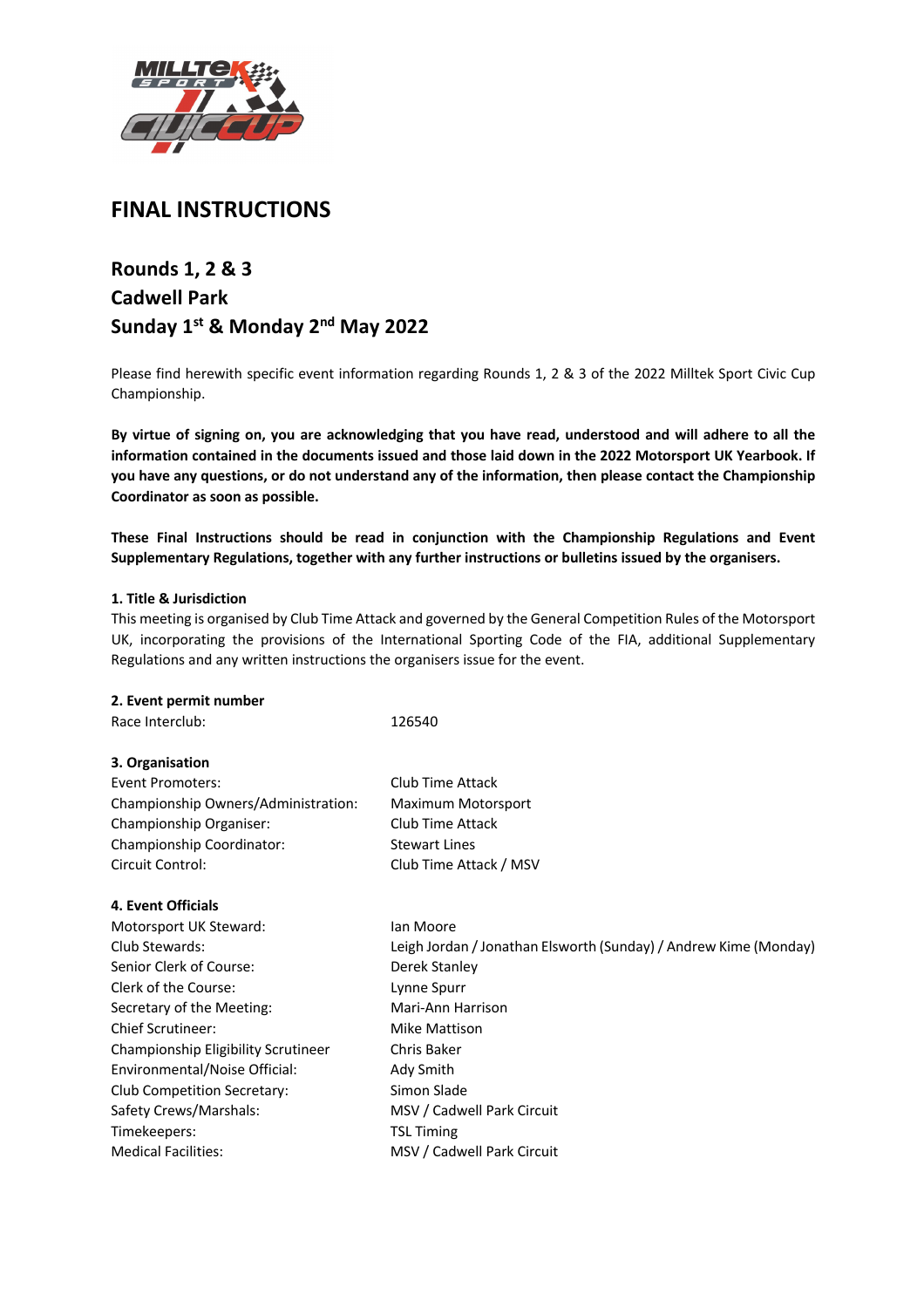# **5. Circuit location and entrance**

- The circuit address is: Cadwell Park Circuit, Louth, Lincolnshire LN11 9SE / Tel: 01507 343248
- The website address for the circuit is: www.cadwellpark.co.uk
- The main circuit entrance is the only vehicle entry point for competitors and vehicles.
- Once inside the circuit, teams should proceed to the main paddock.



## **6. Driving Standards**

- Competitors are reminded of their responsibility to understand and comply fully with all Motorsport UK regulations and flag signals. The Clerk of the Course will interview any competitor reported for failing to comply with these regulations. This may result in penalty applied in accordance with Motorsport UK Regulation [C2.1]
- If at any time the Clerk of the Course feels driving is not to a standard deemed safe, this may result in the driver being Black Flagged.
- Drivers' rules, vehicle regulations, event details and timetables are subject to change for the benefit of the event and prevailing circumstances. Competitors will be notified accordingly by an official bulletin.
- Please take note of the track limit regulations that will be reported by Judges of facts including contravening track limits (GR Q12.21.2).
- Drivers must also read and understand the Driving Standards Guidelines document that have been created for the benefit of all involved.

## **7. Tickets/Passes/Wristbands**

- Each competitor will receive an email via the MSV on-line system from which entrance tickets can be downloaded. They will also receive a link containing a vehicle paddock pass that must be downloaded, printed and displayed in the support vehicle windscreen at the entrance in order to gain access to the venue.
- Drivers do not need a wristband for this event
- Teams will be allocated up to four wristbands. These wristbands are only for technicians/mechanics to allow access to the working area in the pit lane only. They are not required for paddock access.

## **8. Signing-on**

- Signing on will be carried out in the Paddock Office in the lower paddock from 10.00 on Sunday morning.
- Competitors should bring their Motorsport UK competition licence and any other supporting documentation to the meeting, such as medical certificates (if applicable). Spot checks may be made during the race meeting. It is the responsibility of the driver to bring all the appropriate documentation to the event.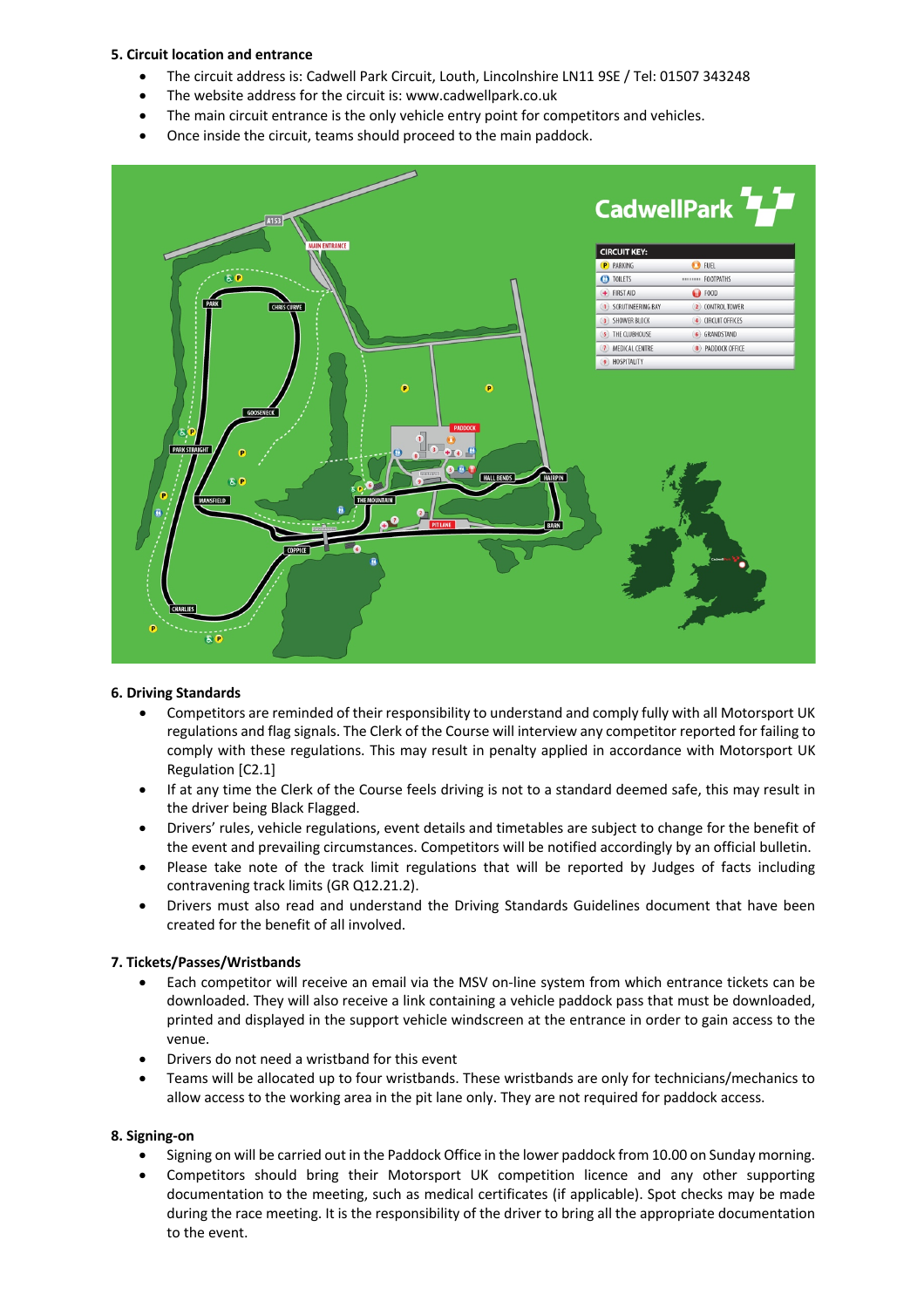- Drivers are reminded that licences and medicals must be valid, bearing a recent photograph and be signed by the driver.
- Upgrade cards will not be signed at the event. Competitors wishing to upgrade their licence should contact Motorsport UK directly and provide documentation proving their finishing position.

# **9. Scrutineering/Technical Checks**

- Pre-event scrutineering checks will be carried out by scrutineers in the scrutineering bay in the lower paddock from 10.00am on Sunday.
- Vehicles may be subject to further safety/technical checks at any time throughout the event. Full cooperation is required.
- Competitors should ensure their vehicle and personal equipment is fit and suitable for purpose and meets all the required vehicle safety criteria for the event before arriving at the venue.
- Vehicles may have a sticker / card placed on them once they have passed its checks.

## **10. Entry/Set up times**

- Saturday 30<sup>th</sup> April: Competitors may gain access to the circuit from 18.00, unless taking part on the trackday.
- Setting up in the paddock cannot take place until participants taking part in the track day have vacated. This event concludes at 17.00.
- Sunday  $1^{st}$  & Monday  $2^{nd}$  May: Venue access is available from 7.00am.
- Competitors may stay overnight in the paddock on Sunday. 24-hour security has been arranged by the circuit. Toilet and shower facilities are available. Time Attack, MSV and Cadwell Park Circuit cannot be held responsible for any loss or damage to any competitor's vehicle(s) and/or equipment.
- Competitors must vacate the paddock by 20:00 on Monday.

# **11. Pit garages, paddock and parking**

- There are no pit garages at Cadwell Park.
- Teams are to set up in the areas specified on the paddock plan. Teams are expected to provide shelter (and power) for their own working area.
- Please park your team support vehicles as neatly and as tidily as possible. This will be monitored and teams will be asked to move their vehicles if they are not parked correctly.
- All trailers and private cars are to be parked in the area indicated to allow for greater space in the working paddock (see plan).
- As the paddock is open to the public, working areas must be kept area in a neat, tidy and safe condition.

# **12. Paddock procedures**

- The use of vehicles is not permitted unless towing a trailer for the purpose of transporting ancillary motor race equipment in the pit & paddock area. No competitor may use a support vehicle in the pit road at any time unless authorised by a race official. Any misuse of "support vehicles" will be brought to the attention of the Senior Officials and appropriate action may be taken.
- The roadways within the Paddock Area and any Fire Lanes must be kept clear of all vehicles at all times. A 10 mph speed limit is in force in all areas of the venue.
- Scooters are permitted on the venue, where the rider holds the appropriate licence. Mini Moto's are NOT permitted on site. Passengers are not permitted to ride on quads, unless the quad bike is specifically designed to carry passengers. Scooters and quad bikes are not permitted on any grass verges, banks, or any general public areas such as trade malls, and they must adhere to designated vehicle routes. Scooters and quad bikes must be in a road worthy condition and fitted with lights. No one without a valid driving licence is permitted to drive a scooter or quad bike. Alcohol is strictly prohibited whilst driving any vehicle at the Venue. Riding on trailers is strictly prohibited. Tail lifts must be left either up or down. Anyone found in breach of any of these terms will have their vehicle confiscated.
- All vehicles and team equipment is left at the owners risk and neither the organisers nor circuit operators can be held liable for any loss or damage, howsoever caused.
- Where vehicles with tail lifts are being used at the venue, the operator must ensure that the tail lift is never left down, including in the halfway position, other than when loading/unloading is being undertaken.

# **13. Pit Lane**

- No work should be carried out in the pit lane unless the car is 'in session'.
- The onus shall be on all drivers to take due care and drive at minimum speeds in the Pit Lane. **Please observe the pit lane speed limit of 50kph.**
- Refuelling in the pit lane is not permitted.
- Support vehicles may go to the pit lane ahead of the competing cars. These will be monitored and only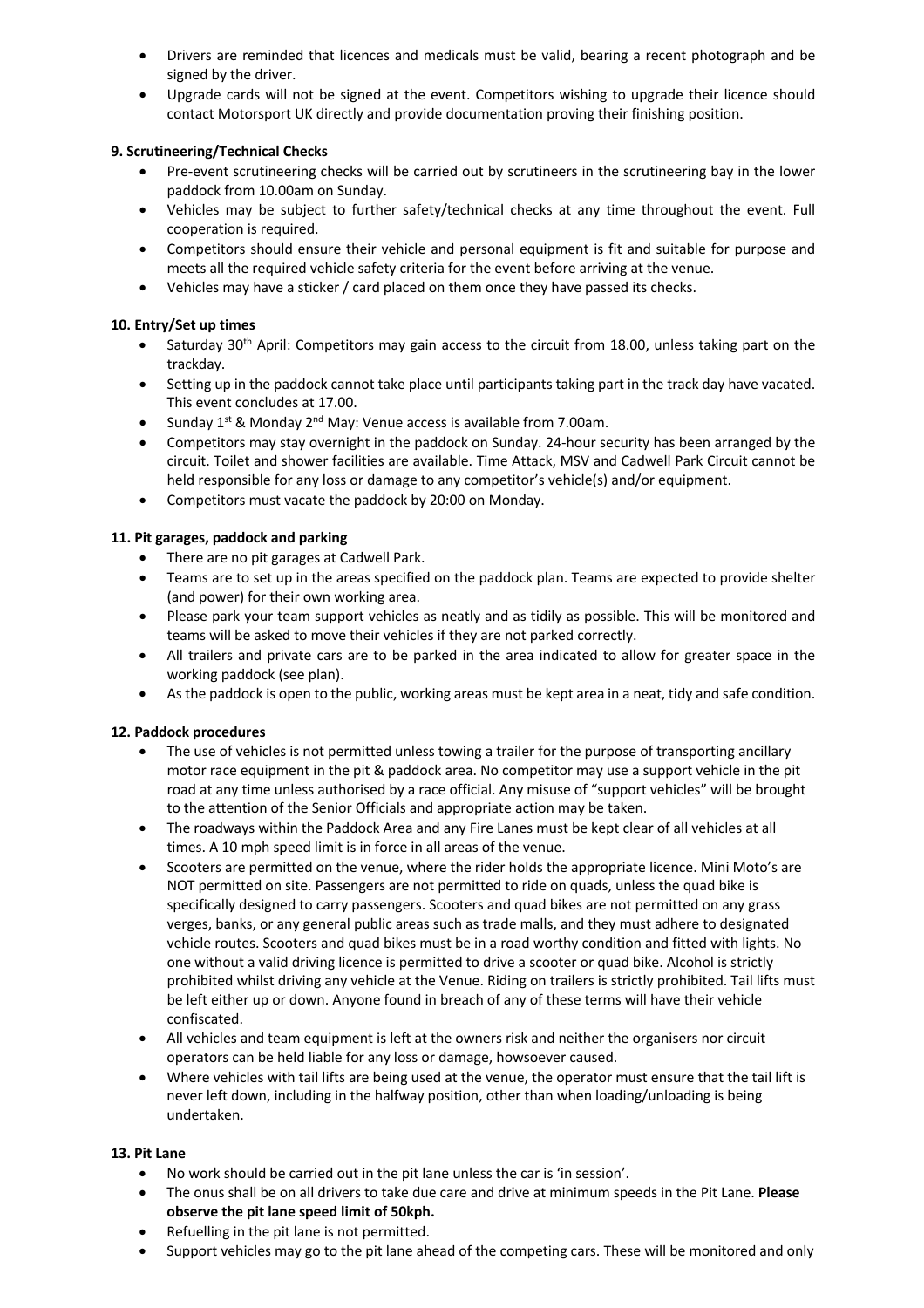a select number will be allowed. Please cooperate with other teams and double-up with equipment where possible in order to keep traffic to a minimum and be ready to access the track when requested to do so.

- Access will be via the assembly area. **DRIVERS OF SUPPORT VEHICLES MUST SIGN ON IN THE PADDOCK OFFICE.**
- Only team members with wristbands will be allowed into the pit area.
- Only two people from each team may access the pit wall at any one time for the purpose of signalling.
- Children under the age of 16 years are not permitted in the pit lane area.
- Please keep equipment by the back wall of the pit lane area and remove it when the session is over.
- Teams and their vehicles may not return to the paddock until instructed to do so and should take the short cut across the circuit to exit the track by the Mountain and follow marshals' instructions.

# **14. Engine/Noise Pollution**

- Noise testing will be carried out before the first track session. The noise limit is 105db. ALL CARS MUST BE NOISE TESTED BEFORE BEING ALLOWED ONTO THE CIRCUIT.
- Engines of competing cars should not be revved before 08.30 or after 18.30.

# **17. Driver Briefing**

- A drivers' briefing will be held at 08.30 on Monday at the Scrutineering Bay.
- All drivers must attend. Not doing so is in contravention of Motorsport UK Regulation [G 5.3.6] and may lead to a penalty
- If for any reason a driver is unable to attend they must contact the championship coordinator.
- Only the driver may attend the briefing.

# **18. Circuit layout, track access and exit**

- The full version of the circuit will be used.
- Teams will be called to session and must assemble promptly in the assembly area.
- **PLEASE BE READY TO START YOUR SESSION.** Because of the nature of the circuit, competitors may be denied access to the track when the session has started.
- Competitors will access the circuit from the assembly area and go straight into session. There will be no holding of cars in the pit lane.
- At the end of each session all vehicles must slow down after taking the chequered flag, continue around the circuit and leave the track via the paddock entrance at 'Mountain Bottom'. **MARSHALS' INSTRUCTIONS MUST BE ADHERED TO.** Failure to do so will result in a penalty being applied.
- Please note: following sessions, competitors may be directed to the scrutineering bay so the car can undergo technical checks.
- If competitors have to return to the paddock during the session and then wish to return to the track, marshals will attempt to allow them back onto the circuit. Access will depend on conditions.
- While on track the rules and regulations remain unchanged. Should a vehicle stop trackside, drivers will be approached by a marshal at a distance. Drivers should indicate they are by okay giving them the thumbs up signal. Failure to do so will mean that additional help will be called for to assist personally and to move the vehicle.
- Please follow marshals' directions at all times.

# **19. Qualifying**

- Qualifying will take place as per the timetable. It is the driver's responsibility to be ready at least 20 minutes before their timetabled session.
- Drivers should go to the assembly and when directed by the course marshal, should proceed onto the circuit.

## **20. Race Start Procedure**

- Start procedures will be in accordance with the championship/series regulations. It is the competitor's responsibility to ensure they are ready in good time. Under ideal conditions, the racing programme may be brought forward.
- Grids will be formed as per championship regulations and the terms of the circuit licence.
- Competitors will be 'gridded-up' in the Assembly Area and released on to the circuit in qualification order. Once all drivers are stationary there will be a one-minute countdown; 30 second board and then the cars will be flagged away for the Green Flag lap. All competitors must maintain grid position on this lap as failure to do so may result in them being penalised.
- Should there be a change in weather conditions which would necessitate an additional green flag/formation lap, then at the discretion of the Clerk of the Course, the race duration may commence once the last car starts the additional green flag/formation lap.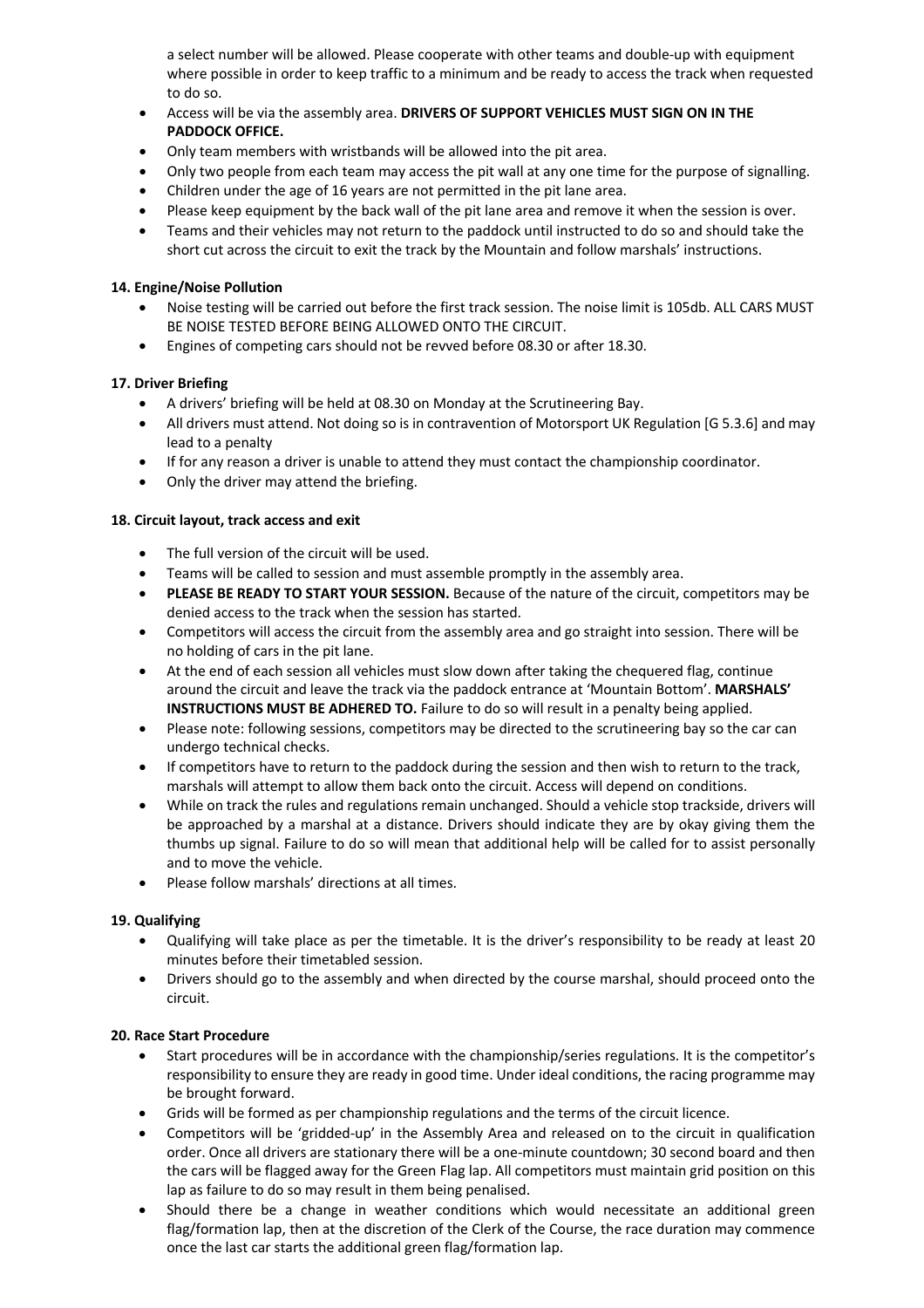• Once this lap is completed, the 5 second board will be shown and the red lights will be displayed. At a time between 2 and 7 seconds the red lights will be switched off, thereby signalling the start of the race. **In the event of circuit light failure, the National Union flag will be used.**

# **21. Safety Car Intervention**

• The Clerk of the Course will have the facility for the use of the safety car in accordance with the Championship regulations. It is the driver's responsibility to make sure they are fully aware of these regulations. The Safety Car will join the circuit from the pit lane exit and will exit the circuit via the pit lane entrance.

# **22. End of Track Session Procedure**

- Where races are for a set time duration, the chequered flag will be shown to the race leader the first time they pass the Finish Line after the time has elapsed.
- At the end of each track session after taking the chequered flag, all cars must complete a slowing down lap as far as 'Mountain Bottom' and leave the circuit as directed by officials via the Paddock entry road, returning to the Paddock or Parc Fermé as required.

# **23. Judicial, Protests & Appeals**

- All paperwork must be lodged with the Senior Clerk of the Course (derek@timeattack.co.uk) who will then process this as appropriate. If there is a need for a face-to-face interview, a face covering may be required.
- For judicial and appeals purposes the time of issue will be deemed to be the time the decision was sent, unless the recipient is informed verbally, when the time commences at the time notified verbally as stated on the relevant Clerk of the Course decision sheet.
- All decisions will be posted on the virtual noticeboard accessed via the Time Attack website: www.timeattack.co.uk
- Protests & Appeals should be made in accordance with Motorsport UK Regulation [C 5]. They must be submitted electronically and emailed to the Senior Clerk of the Course: derek@timeattack.co.uk. Mobile number: +44(0)797 957 6293.
- Protests and appeal forms are available on the Time Attack website via the following link: www.timeattack.co.uk/competitors-area
- At the discretion of the judicial officials, judicial meetings may be recorded. Please note that no competitor or entrant is allowed to record the proceedings under Motorsport UK regulation C15.

# **24. Stop/Go Drive Through Penalties**

• The Clerk of the Course reserves the right to impose a 'Stop/Go Drive Through penalty in accordance with Motorsport UK Regulation [Q 12.26]

# **25. Judges**

• Judges may be appointed as per Motorsport UK Regulation [Q 3.1.]

# **26. Race Day Information**

- The organisers will try to run the programme as published but reserve the right to delay or bring forward event times to suit the conditions of the day.
- There will be no printed results and official bulletins etc. These will be sent to drivers electronically via a WhatsApp group as soon as they become available and will be posted on the virtual notice board, which can be accessed via the Time Attack website: www.timeattack.co.uk A direct link will be advised via WhatsApp.

# **27. Driving Standards**

- Competitors are reminded of their responsibility to understand and comply fully with all Motorsport UK regulations and flag signals. The Clerk of the Course will interview any competitor reported for failing to comply with these regulations. This may result in penalty applied in accordance with Motorsport UK Regulation [C2.1]
- If at any time the Clerk of the Course feels driving is not to a standard deemed safe, this may result in the driver being Black Flagged.
- Drivers' rules, vehicle regulations, event details and timetables are subject to change for the benefit of the event and prevailing circumstances. Competitors will be notified accordingly by an official bulletin.
- Please take note of the track limit regulations that will be reported by Judges of facts. Offending drivers will have the lap time removed for exceeding track limits in qualifying. Motorsport UK penalties will apply in the races, as follows: 1st breach – no penalty, 2nd breach - warning flag, 3rd breach – 5 second penalty added to race time, 4th breach – 10 second penalty added to race time, 5th breach – drive through penalty (12.26.(h), 6th breach – black flag. If the offender persists the race may be red flagged.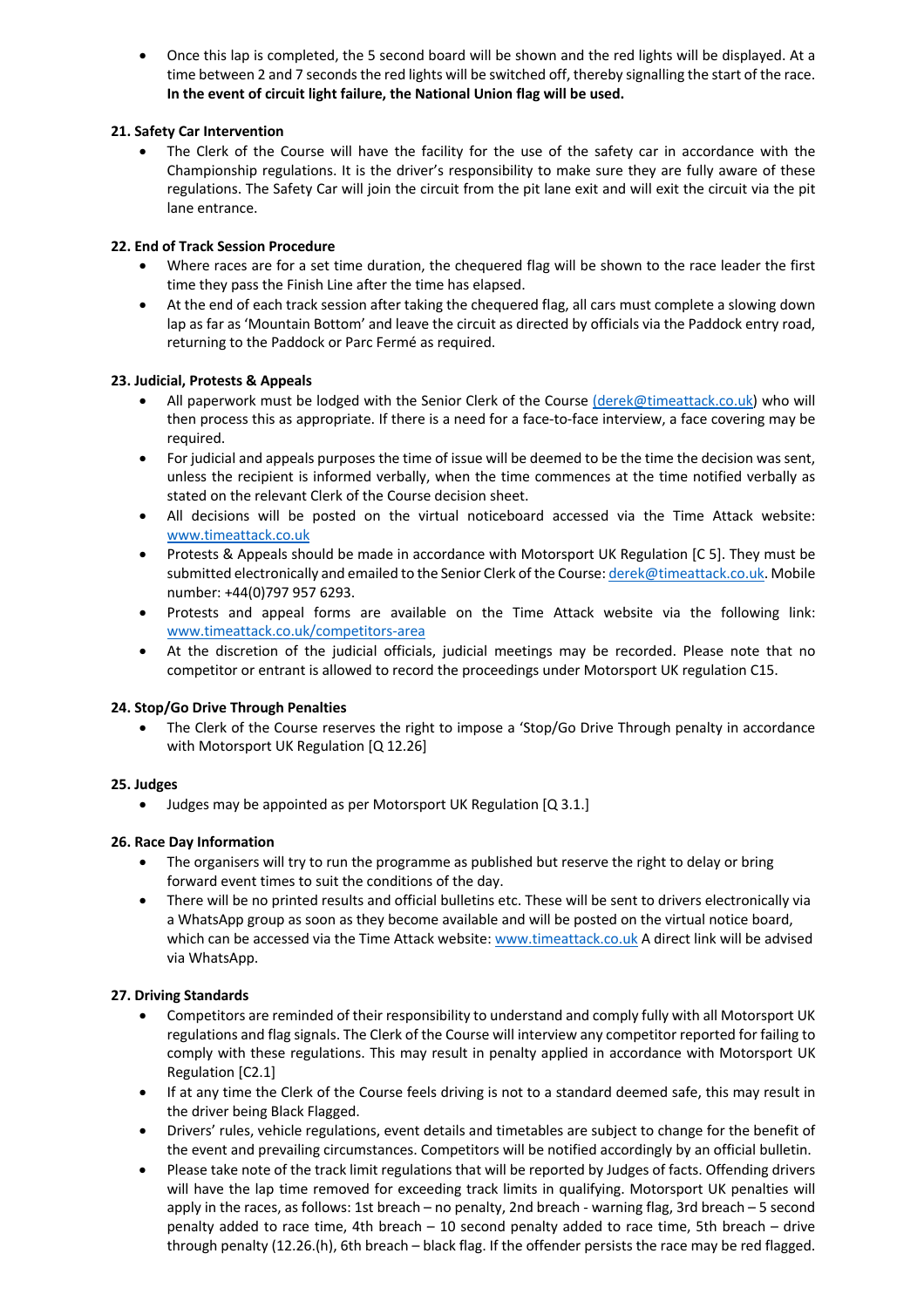• **Alternative penalties may be applied if a competitor is judged to have exceeded track limits, particularly where an advantage has been gained.**

# **28. Transponders**

- Drivers are reminded that transponders must be fitted in keeping with TSL guidelines.
- If drivers do not have their own and need to hire a transponder, they may do so from the event timekeepers TSL Timing. These do not have to be booked in advance, as it will be assumed that if you don't have a transponder, you will need to hire one and they will be brought to the circuit.
- Transponders can be collected from the paddock office. They must be returned to the paddock office and deposited in a container.
- Cost of hire is £30 for the day. Competitors should bring cash.
- There is no deposit required. Instead, if the transponder is not returned on the day, TSL will invoice the driver for the cost of a new unit.
- If drivers have their own transponder, they must ensure that its number is registered before the start of the sessions.

## **29. Video Equipment**

- Video equipment must not be fitted to any vehicle without express permission if it is to be used for commercial purposes. Any driver/team transgressing this regulation maybe subject to a fine of £1,000 and disqualified from the meeting. Once permission has been obtained video equipment must be fitted to the vehicle prior to scrutiny and the scrutineer must be advised.
- The name Time Attack and the Time Attack logo are registered trade marks and cannot be used without written permission from Time Attack Ltd.

## **30. Merchandising**

• All merchandising rights on the venue belong to Time Attack Ltd. Any competitor found to be selling merchandise without prior written authorisation will be liable to immediate payment of the relevant sales site fees before being allowed to practice or race.

# **Vehicle/Safety/Event Rules and Regulations**

At all times whilst in the confines of the venue competitors should comply with these guidance notes. Ensure you have made thorough safety checks to your vehicle. You will be having vehicle safety checks carried out secondary to your own before the start of the event. Also a technical representative will be checking your vehicle conforms to the vehicle regulations. Any vehicle deemed to be unsafe or not conforming to the regulations will be Disqualified from the meeting until such time as any defects are rectified. Your vehicle must be available for a safety check at any time throughout the event(s).

## **Usage and storage of Petrol**

- All petroleum spirit must be stored in metal containers complying with the relevant British Standards and away from any source of ignition/flame.
- All containers must be marked as having petrol inside.
- All empty containers must be removed from the venue after the Event.
- Petrol is to be used as a fuel only, and not for any other purpose.
- All vehicle refueling is to take place in the open air. The person in charge of the refueling process must enforce a no smoking ban.
- Your attention is drawn to the Petroleum (Consolidation) Act 1928, and the Petroleum Spirit (Motor Vehicles) Regulations 1929.
- Competitors and entrants are reminded that fuel is available for sale at the Venue. As
- such it is unnecessary for competitors to carry large quantities of fuel inside vehicles.

#### **Hazardous Substances**

- Some vehicle parts, for example brake and clutch linings contain asbestos. Entrants are encouraged to use nonasbestos substitutes wherever possible. Where asbestos is used, every effort should be used to prevent asbestos dust getting into the air.
- Some mineral oils may cause skin cancer. Prolonged contact should therefore be avoided wherever possible. Where contact does occur any contamination should be washed off immediately. The wearing of contaminated clothing (including overalls) should also be avoided.
- Various other substances may cause disease or ill health even after very short exposures. Manufacturers and suppliers of such substances are obliged to provide customers with information about the possible harmful effects of their products upon request.
- Where any person is at work, the requirements of the Control of Substances Hazardous to Health (COSHH) Regulations 1988, must be complied with.

## **Electrical Safety**

• All electrical equipment must be maintained in a safe condition.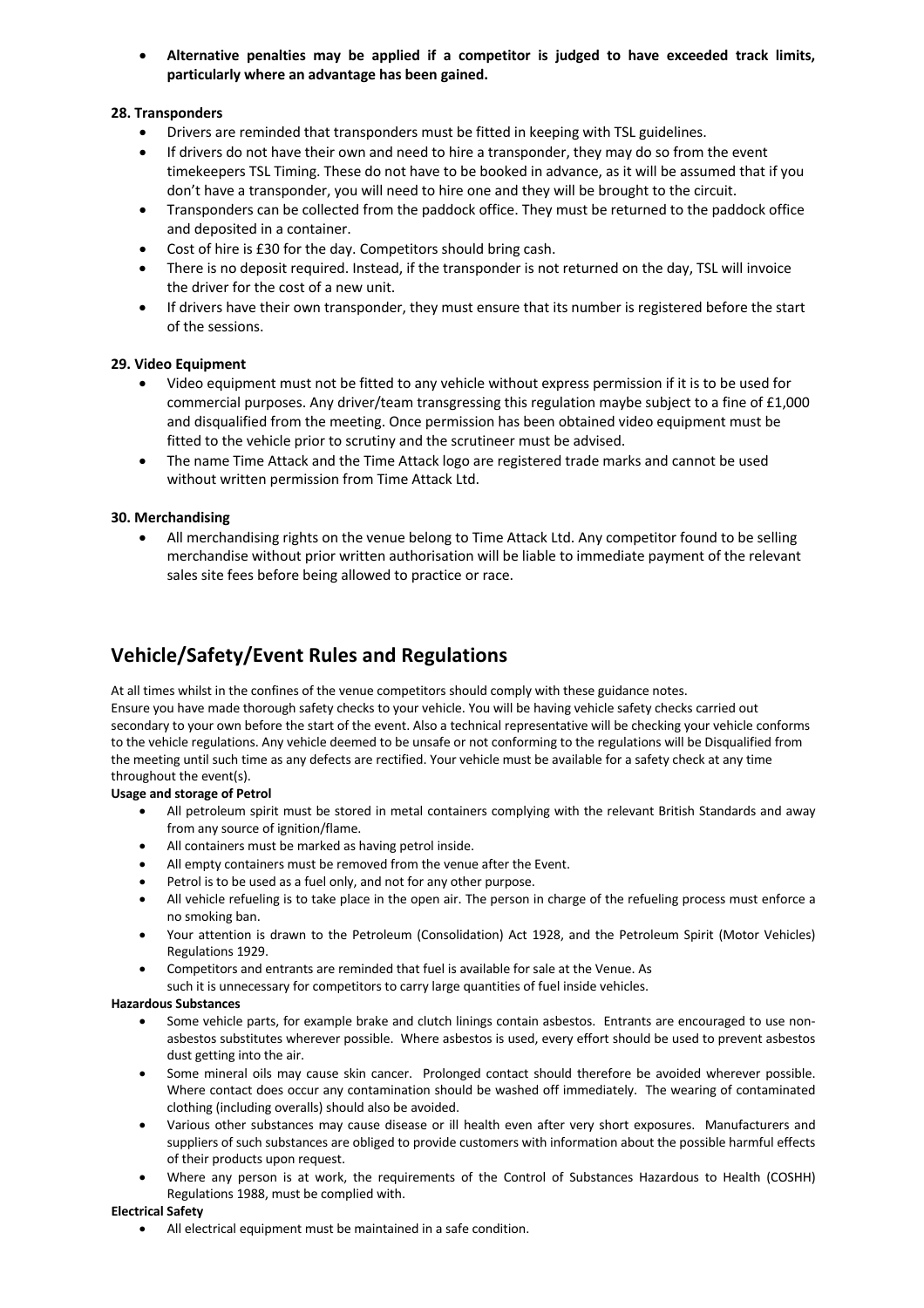- Extension leads cables should be flexible and not of semi rigid cable of the type used for household wiring and covered by matting. Neoprene covered cable will resist damage by oil.
- All electrical equipment to be used externally should be weatherproof.
- Hand tools should preferably be of the "double insulated" or "all insulated" type, as these provide valuable protection against electric shock.
- Electrical equipment and hand tools should not be used in areas where flammable vapours may be present, for example where fuel is being stored or refueling is taking place.
- Where any person is at work the requirements of the Electricity at Work Regulations 1989 must be complied with. **Fire Precautions**
	- Smoking is prohibited in all pit garages and in the pit lane.
	- All potential sources of ignition should be kept away from petroleum spirit and vapours.
	- The lighting of barbecues is prohibited in the paddock and pits area and cooking is not permitted in the pit garages.
	- Fire extinguishers should not be removed from fire points unless they are to be used on a fire.
	- All fires must be reported immediately to an official or member of the Venue management.
	- Teams/drivers are encouraged to train their members in the correct use of fire extinguishers.
	- All fire notices and orders to evacuate must be complied with.

#### **Compressed Gas Equipment**

- Air blasts from the over inflation of tyres can cause injury. Tyres should therefore not be inflated to pressures above the manufacturers' recommendations.
- All airlines should be in good condition and be inspected regularly.
- Always stand clear when inflating tyres.
- Any form of horseplay involving compressed air or gas is prohibited.
- Compressed gas cylinders should be stored in accordance with the relevant working practices.
- Where any person is at work the requirements of the Pressure Systems and Transportable Gas Containers Regulations 1989, must be complied with.

#### **Jacks and Axle Stands**

- Vehicles should only be raised on jacks which are in good condition, and rated to lift the vehicle weight safely.
- Jack vehicles only on level undamaged floors.
- Use the hand brake and /or chocks to stop the vehicle moving.
- Jacks, should only be used for lifting the vehicle. Axle stands should always be used to support the vehicle weight.
- Vehicle engines should not be run whilst the weight of the vehicle is supported by axle stands

#### **General Working Practices**

- All working areas should be kept clean and tidy, and any waste should be removed regularly and placed in the containers provided.
- All spillages should be cleaned up immediately.
- All trailing wires and hoses should not be allowed to create a trip hazard.
- Whenever vehicle engines are being run, adequate ventilation must be ensured.
- All safety notices must be complied with.
- Any person carrying out any work must ensure that they adopt safe working practices at all times, and comply with any relevant statutory provision and/or published guidance.
- Persons under the age of 16 are not allowed in the pits area or pit lane.

#### **Noise**

- Exposure to excessive noise may result in hearing loss or other complaints. These may be short term, or, after repeated exposure, permanent.
- All persons should avoid being exposed to excessive noise, and where this is unavoidable, they should wear earplugs or defenders to the appropriate British Standards.
- Where any person is at work the requirements of the Noise at Work Regulations 1989, must be complied with.

#### **Manual Handling of Loads**

- Lifting, carrying and propelling loads by bodily force is a major cause of injuries. All teams/drivers are encouraged to train their members in safe manual handling techniques.
- Where any person is at work the requirements of the Manual Handling of Loads Regulations 1992 must be complied with.

#### **Waste**

- All waste oil must be placed in the containers marked "waste oil."
- Waste tyres and empty petrol/oil containers should not be left at the Venue.
- Teams and competitors are urged to take any other form of waste with them when they leave the Venue, or to place it in the refuse containers provided.
- Your attention is drawn to the requirements of the Environmental Protection Act 1990.

#### **Vehicle Safety**

- A 10 mph speed limit is in force in all public areas, including paddocks and service roads at all of the venues. This applies to all vehicles with the exception of emergency vehicles attending an incident.
- No motorised forms of transport are allowed anywhere within the pit lane/paddock or garage areas with the exception of the transportation vehicles dropping off competing cars and parts/spares.
- All vehicles must at all times keep to the marked roads when moving around the Venue.

#### **First Aid**

- Any person sustaining an injury or feeling unwell should seek treatment from the on-site emergency services.
- To call the first aid or emergency services contact any official or member of the venue management.

#### **Public Safety**